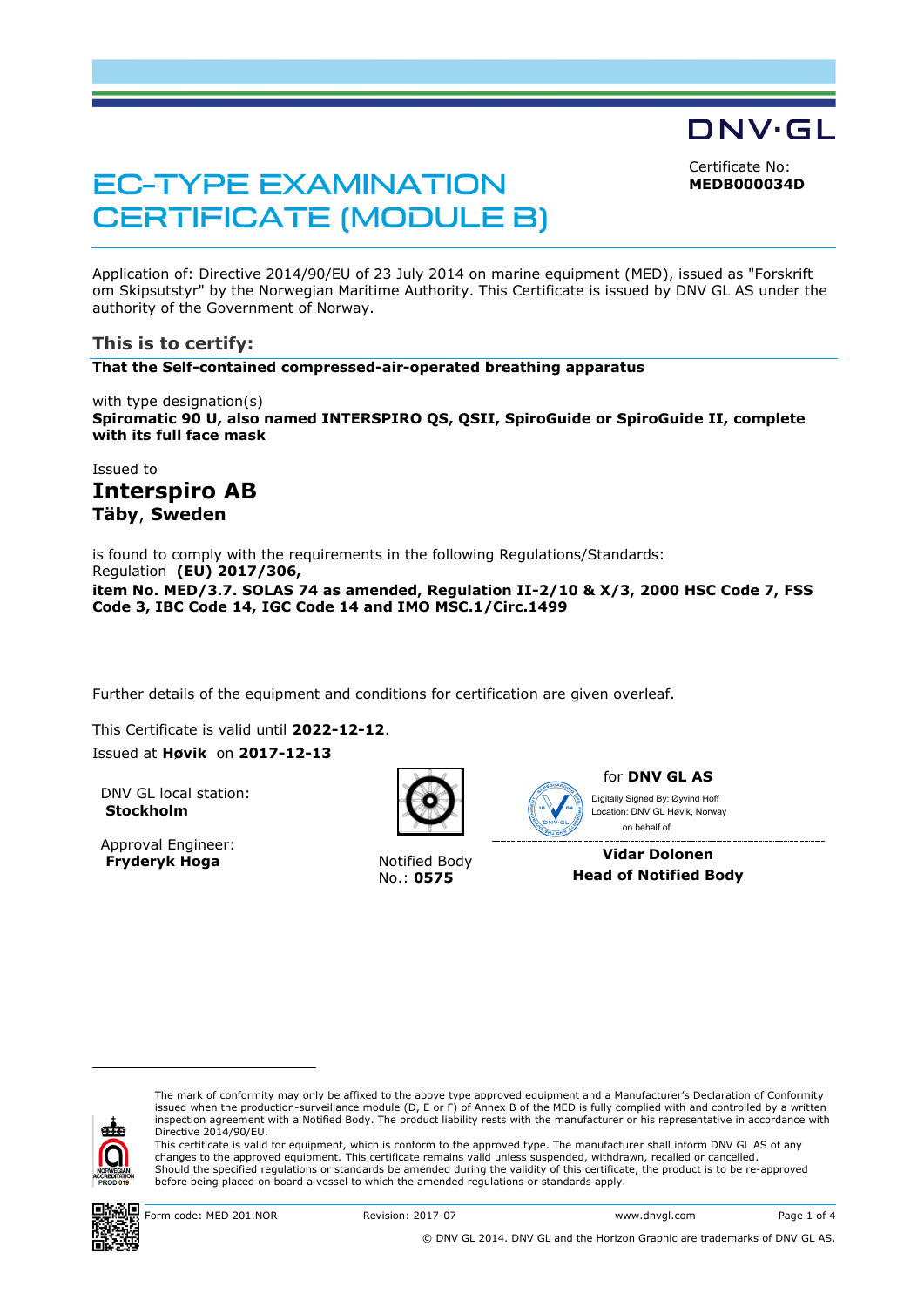### **Product description**

"SPIROMATIC 90 U" (also named "INTERSPIRO QS")

is a self-contained, compressed air open-circuit positive pressure breathing apparatus comprised of a high pressure air cylinder(s) carried on a backplate moulded in a high strength engineering polymer by means of a webbing harness which is adjustable for comfort. Flow of air from the cylinder(s) to the face mask is controlled by a 2 stage unit consisting of a pressure reducer and a demand valve.

A whistle is activated by high pressure decay, medium pressure air being used to sound the warning.

The apparatus is designed for 200 or 300 bar use with one or two cylinders.

The air supply shall meet the requirements for breathable air according to EN 132.

Mass of apparatus: below 18 kg

List of admisible combinations:

| Back plates:                      | (A1) - OS Harness                                                        |
|-----------------------------------|--------------------------------------------------------------------------|
|                                   | (A2) - 90U Assembly                                                      |
| Pressure reducer:                 | (B1) – R401                                                              |
| Pressure gauge:                   | (C1) - Mechanical gauge                                                  |
|                                   | (C2) - Spiroguide                                                        |
|                                   | (C3) – Spiroquide with whistle                                           |
| Facepiece:                        | $(D2) - S-PE$                                                            |
|                                   | (D3) – S-PESA                                                            |
|                                   | (D4) – Spiromatic S                                                      |
|                                   | (D5) - Spiromatic S/Spirotroniq (with demand valve permanently attached) |
| Lung demand valve:                | $(E2) - S-PE$                                                            |
|                                   | (E3) – S-ESA                                                             |
|                                   | (E4) – P                                                                 |
| Pressure vessels:<br>Accessories: | (F1) – see cylinder table below                                          |
|                                   | (G1) – Head-up display                                                   |
|                                   | (G2) - Automatic distress signal unit                                    |
|                                   |                                                                          |

|                            | A1 | A2 | <b>B1</b> | C <sub>1</sub> | C <sub>2</sub> | C <sub>3</sub> | D <sub>2</sub> | D <sub>3</sub> | D4     | D <sub>5</sub> | E <sub>2</sub> | E3 | E4 | F1 | G1 | G <sub>2</sub> |
|----------------------------|----|----|-----------|----------------|----------------|----------------|----------------|----------------|--------|----------------|----------------|----|----|----|----|----------------|
| combinations<br>Admissible | X  |    | X         | Χ              | X              | X              | X              |                |        |                | X              |    |    |    |    |                |
|                            |    | ∧  | X         | ∧              |                |                |                |                |        |                | X              |    |    |    | ∧  | ∧              |
|                            | ∧  |    | X         | x              | х              | $\lambda$      |                | Λ              |        |                |                | х  |    | ∧  |    |                |
|                            |    | v  | X         | л              |                |                |                | ⋏              |        |                |                | х  |    | v  | v  | ⋏              |
|                            | ∧  |    | X         | х              | х              | $\lambda$      |                |                | x      |                |                |    | ⋏  | ⋏  |    |                |
|                            |    | ∧  | X         | v<br>∧         |                |                |                |                | v<br>⋏ |                |                |    | ∧  | A  | ∧  | ́              |
|                            | ∧  |    | X         | x              | X              | X              |                |                |        | Х              |                |    |    | v  |    |                |
|                            |    | ́  | v<br>∧    | Λ              |                |                |                |                |        | ∧              |                |    |    |    |    |                |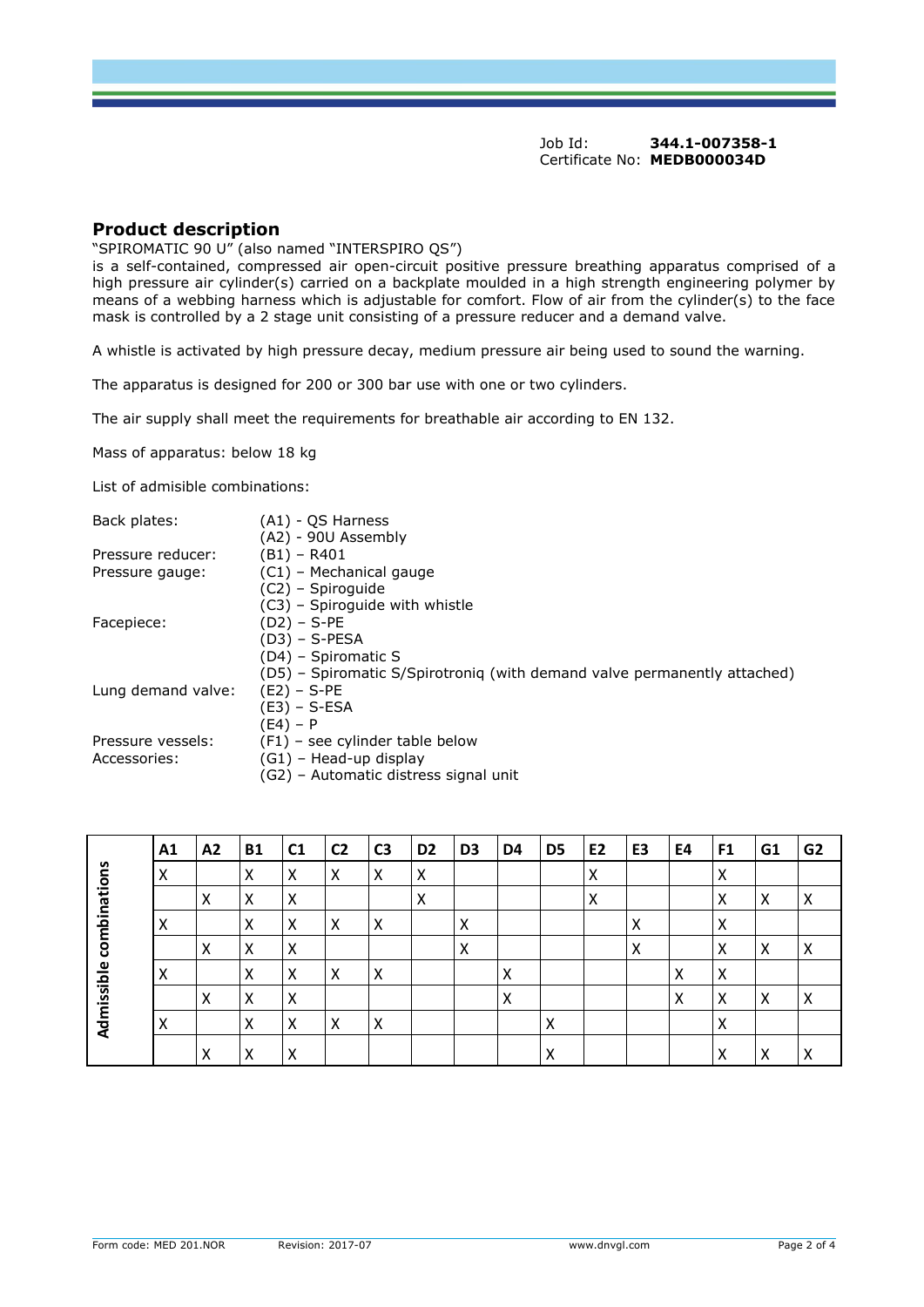#### Job Id: **344.1-007358-1** Certificate No: **MEDB000034D**

| <b>Model Type</b> | <b>Manufacturer</b>                        | Volume<br>$\lceil dm^3 \rceil$ | <b>Pressure</b><br>[bar] | <b>Free Air</b><br>Cpacity $[dm^3]$ | <b>Cylinder shell</b><br>material |  |
|-------------------|--------------------------------------------|--------------------------------|--------------------------|-------------------------------------|-----------------------------------|--|
|                   | <b>Worthington Cylinders</b>               | 4.0                            | 300                      | 1200                                | Seamless steel                    |  |
|                   | <b>Worthington Cylinders</b>               | 6.0                            | 300                      | 1800                                | Seamless steel                    |  |
|                   | <b>Worthington Cylinders</b>               | 6.0                            | 300                      | 1800                                | Steel                             |  |
|                   | Interspiro AB                              | 6.7                            | 300                      | 2000                                | Composite                         |  |
| <b>ALT 688C</b>   | <b>Structural Composites</b><br>Industries | 9.0                            | 300                      | 2700                                | Composite                         |  |
|                   | Interspiro AB                              | 3.4                            | 300                      | $1020^1$                            | Composite                         |  |
|                   | Luxfer Gas Cylinders                       | 6.8                            | 300                      | 2040                                | Composite                         |  |
|                   | Luxfer Gas Cylinders                       | 9.0                            | 300                      | 2700                                | Composite                         |  |
| 0090_300 Rev 1    | <b>Composite Technical Systems</b>         | 9.0                            | 300                      | 2700                                | Composite                         |  |
| 0068_300 Rev 2    | <b>Composite Technical Systems</b>         | 6.8                            | 300                      | 2040                                | Composite                         |  |

List of accepted pressure vessels together with their characteristics are presented in table below:

<sup>1</sup>At least two such tanks shall be installed together in order to fulfil requirement for minimum required free air capacity.

For additional information please see documentation under Type Examination documentation below.

## **Application/Limitation**

Approved for use as self-contained compressed air breathing apparatus of fire-fighter's outfit.

The complete apparatus shall undergo practical performance tests under realistic conditions to check for imperfections.

All air cylinders for breathing apparatus shall be interchangeable.

The pressure vessels shall be designed in accordance with national regulations.

The apparatus is approved for use in accidents with cargoes.

Each product is to be supplied with its manual for installation, maintenance and use.

## **Type Examination documentation**

Test Reports:

- 
- No.  $6640A/10$  dated 22<sup>nd</sup> February 2010,
- No. 8522/15 dated 24<sup>th</sup> August 2015, (ISO 23269-3:2011)

all from DEKRA EXAM GmbH, Essen, Germany.

Drawings from manufacturer:

- No. 30115T dated 17th November 2010 (S-ESA Breathing valve assy)
- No. 30116G dated 13th 11th April 2013 (Mask S-ESA, No tabs)
- No. 30123D dated 25th November 2008 (SpiroGuide Manifold unit)
- No. 30280J dated 25<sup>th</sup> November 2008 (SpiroGuide Manifold unit)
- No. 31250L dated 20th April 2010 (Manifold unit with gauge)
- No. 55006AE dated 15th June 2010 (Mask, Spiromatic)

No. 6407A/09 dated 7<sup>th</sup> May 2009, (EN 137:2006)<br>No. 6640A/10 dated 22<sup>nd</sup> February 2010, (EN 136:1998/AC:1999/AC:2003)